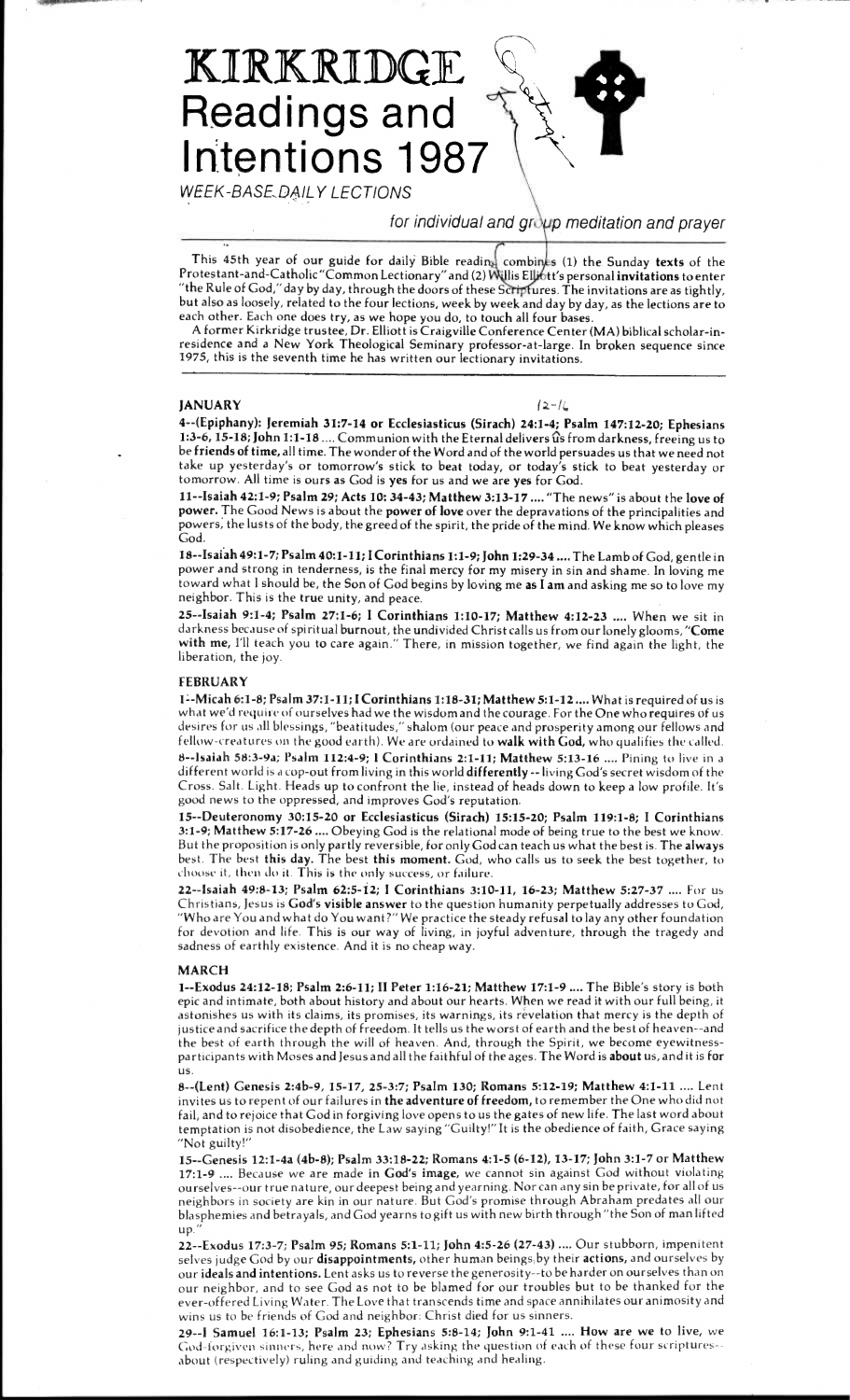### **APRIL**

**AND A REPORT OF A RIGHT** 

**5--Ezekiel 37:1-14; Psalm 116:1-9; Romans 8:6-11; John 11:(1-16)17-45 ....** Each of these four lections merges divine and human **desiring.** The Kingdom of God would soon arrive, wouldn't it, if you could pray the Lord's Prayer the way your dog looks at meat? (Analogy from Luther, who here named his own dog.)

**12--(Palm Sunday) Isaiah 50:4 -9a; Psalm 118:19-29; Philippians 2:5 -11; Matthew 21:1 -11 ....** Holy Week:lastonishing contrast, conflicts, overturnings. The Servant was obedient but things got out of cOntrol and on Friday Jesus' movement came to a dead end. The Judge was judged, the Lord was mastered, the King was overruled. But the Servant seemed to say "Your living is worth my dying." The mystery of human suffering met the mystery of faith and love--and then of power.

**19--(Easter) Jeremiah 31:1 -6; Psalm 118:14-24; Colossians 3:1 -4 or Acts 10:34-43; John 20:1 -18 ....**  Easter turns the **inside out,** emptying the grave. It's Exodus from the last Egypt, return from the last Babylon, victory over "the last enemy." The Kingdom of God comes **outside** in--into heart and history; but the Gospel teaches us to welcome it inside out, in sorrowful repentance and joyful faith.

**26--Acts 2:14a, 22 -32; Psalm 16:5-11; I Peter 1:3 -9; John 20:19-31 .... Reversal:** We killed him, God raised 'him. **Transformation:** The proclaimer becomes the proclaimed, the parabler becomes the parable. **Conversion:** The killers become preachers of the divine mercy, the doubter becomes a believer. And **reconciliation:** the world's relationship to God undergoes radical change (the meaning of the N.T. Greek word).

#### **MAY**

**3-LActs 2:14a, 36-41; Psalm 116:12-19; I Peter 1:17-23; Luke 24:13-35 ....** Into the **family** of the immortal Parent, we are "born again" by "the living and eternal Word of God." The parental Word is about who's in charge, what each of us is to contribute for the good of the whole and the whole earth, how we are to celebrate, and what we are to hope for. When true to itself, this family is home, congregation, revolutionary party, universal spiritual nation.

**10--Acts 2:42 -47; Psalm 23; I Peter 2:19 -25; John 10:1-10 ....** Our dream of the ideal home, community, world conjoins **religious** loyalty ("following in His steps"), **moral** integrity, and great **art.** Without the others, each of the three becomes a corrupting idol. Art becomes privatistic hedonism; morality becomes moralism and legalism; and religion becomes bad faith and false piety. That we need the shepherd does not flatter our egos, but it does save our souls and society.

**17--Acts 7:55 -60; Psalm 31:1 -18; I Peter 2:2 -10; John 14:1 -14** ....Individually and communally, **our profoundest business** is with God, our Source and Destiny; and the art of holy living is learned by the conscious daily practice of opening our immediate business to the profoundest business. To this end the Bible describes the cost and characteristics of spiritual community and directs our attention to Jesus, "the true and living Way."

**24--Acts 17:22 -31; Psalm 66:8 -20; I Peter 3:13 -22; John 14:15-21 ....** Unlike God's other crea tures, we have no direct line between.biology and behavior. We need the Spirit's help if we are to be **good news to one another and to the fragile earth,** and so please God. Here the Christian hope as "not yet" stands over against despair as "already"--the hope we are to be "ready to explain" between Jesus resurrected and Jesus returned.

**31--Acts 1:6 -14; Psalm 68:1 -10; I Peter 4:12 -14; 5:6-11; John 17: 1 -11 ....** Jesus taught us how to do what he did, to make known the caring, fellow-suffering, liberating God and "be glad that you are sharing Christ's sufferings" toward "joy when his glory is revealed." Here mission and message are one: doing the mission is itself the truth of the message. **The message is the words about the mission.** 

## **JUNE**

**7--(Pedtecost) Acts 2:1-21; Psalm 104:24-34; I Corinthians 12:36-13; John 20:19-23 ....** Pentecost people are **gift-aware,** thrice-blessed with God-given gifts: life itself, the charisms (abilitiesassignments), and the Spirit (God's presence and power). Nothing we need to pray and live the Lord's Prayer is withheld from us, including the will and courage to confess "Jesus is Lord!" Jesus, who sends us out in peace and joy.

**14--(Trinity) Deuteronomy 4:32 -40; Psalm 33:1 -11; II Corinthians 13:5 -13; Matthew 28:16 -20 ....**  In contrast to the **God -amnesiac** society we live in, these four readings are **God-saturated.** And they tell us to be God-activated: Remember! Obey! Shout for joy! Honor the Creator! Strive for perfection! Live in peace! Go teach and baptize! Face to face with all this, we affirm the Trinity as the nearest we Christians have come to saying who God is--and this as the core of our comfort and strength: "I will be with you always."

**21--Genesis 28:10-17; Psalm 91:1 -10; Romans 5:12-19; Matthew 10:24 -33 ....** God-snubbing Adam found the gate of Eden closed to him, but God-dreaming Jacob saw "the gate that opens into heaven." Jesus, like Jacob's visionary angels, passed both ways through that gate: **God's mode of being human** and **humanity's mode of being divine.** No wonder the New Testament's emphasis on witnessing to the One through whom we are "put right with God."

**28--Genesis 32: 22 -32; Psalm 17:1 -7, 15; Romans 6:3-11; Matthew 10:34 -42 ....** Does "Israel" mean Jacob the God-wrestler or God the Jacob-wrestler? Either translation is correct and true; the former represents the old **self-centered** Jacob, the latter the new **God-centered** Jacob who turns away from his old betrayals of kin and covenant and now "sees God face-to-face." Our second reading is in the spirit of the new Jacob, and the final two readings represent the divide as baptism's burial/resurrection and Jesus' challenge to loselgain life.

## **JULY**

**5--Exodus 1:6-14, 22 - 2:10; Psalm 124; Romans 7:14-25a; Matthew 11:25-30 .... Liberation** is a common concern of these texts. Moses, political Liberator under divine guidance and power. God (in our Psalm), military liberator. "Jesus Christ our Lord" (in Paul's letter), liberator from "sin which dwells within me." And Jesus (in the first Gospel), liberator from spiritual ignorance and burdenedness when we take his yoke (that is, becomes his disciples). The Bible has no narrow, idolatrous definition of "liberation.

**12--Exodus 2:11 -22; Psalm 118:9 -18; Romans 8:9-17; Matthew 13:1 -9, 18-23 .... Guidance** is not what the people could expect from Moses, that self-exiled murderer--but then we're not to trust in human leaders. Rather, we are called to "hear the Word and understand," "the spirit bearing witness with our spirit that we are children of God" and, with Christ "in" us, "fellow heirs with Christ," our inner guide in the Spirit.

**19--Exodus 3:1-12; Psalm 103:1-13; Romans 8:18-25; Matthew 13:24-30, 36-43 ....** What we 'groan" for beyond "the sufferings of this present time" is that the whole creation "obtain the glorious liberty of the children of God." Here the breathtaking sweep of the Bible's shalom-promise is to nerve us tor **action against oppression ("I** will send you"), for the **practice of the Presence ("I**  will be with you"), and for **patience** t ill "the Son of Man" separates the weeds from the wheat.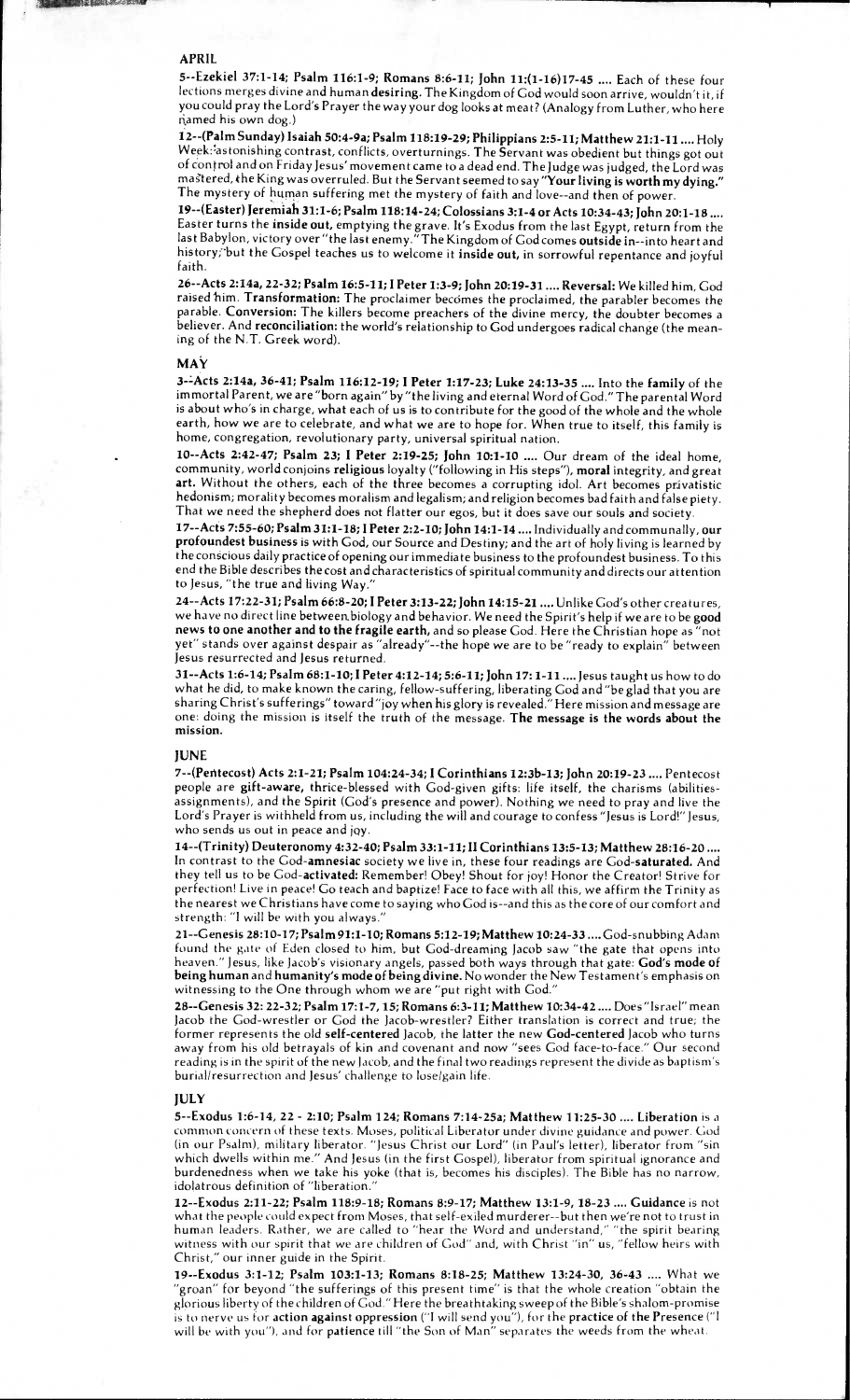**26—Exodus 3:13-20; Psalm 105:1-11; Romans 8:26-30; Matthew 13:44-52 ....** The Bible boldly represen ts God as living with humanity the mystery of the **tension between the particular and the universal.** The partisan God gives his people a land that belongs to other people! The same God, now as the God who shows no partiality, lays claim on his chosen to be good news for all: our advantages are a stewardship, and "in everything God works for good." To live this mystery honorably and faithfully, we are given "treasure new and old."

# **AUGUST .**

**COURSE INTEL** 

**2--Exodus T2:1-14; Psalm 143:1-10; Romans 8:31-39; Matthew 14:13-21 .... Grace,** God's caring Presence, supervenes over and interpenetrates the common day. It is the food within all food, the comfort and strength within **all** assurance, the song that sings itself within all our moods. To know this is light, to live it is life eternal. The Love that will not let us go will not let us down.

9--Exodus **14:19-31; Psalm 106:4 -12; Romans 9:1 -5; Matthew 14:22 -33 ....** Squeezed between the **natural** threat of water (symbol of chaos) and the **human** threat on land (Egypt, symbol of oppressive order), the Israelites were in the only predicament that can make philosphers (viz, hopelessness) and saints (viz, the despair unto faith). To come were more calls to trust God's goodness: the singing psalmist retelling the Red Sea, Peter walking on water, and Paul in "anguish" for his people to experience the promise full-come in Jesus come and coming.

**16--Exodus 16:2 -15; Psalm 78:1 -3, 10-20; Romans 11:13-16; Matthew 15:21 -28 ....** Faith is the **bridge** from natural to supernatural food, from rejection to acceptance, and from prejudiced provincialism to the human ecumene. Murmurings, puzzlements, and packaged securities yield, in the evolution of the heart, to the open mystery of "I am the Lord your God."

**23--Exodu 17:1 -7; Psalm 95; Romans 11:33 -36; Matthew 16:13 -20 ....** Moses' rod points toward the holy **nation's** holy-land habitation; Peter's keys point toward the transnational **"church"** as agent of the **"kingdom"** uniting heaven and earth. Again, the one God of the particular and the universal, and the one Christ, "the Son of the living God." Peter denies but confesses, the Israelities "faultfind" but follow, God gets "disgusted" but persists in leal-love. And, through this rich mystery story, "all things" point to God in praise.

**30--Exodus 19:1 -9; Psalm 114; Romans 12:1 -13; Matthew 16:21 -28 .... What kind of God** have we in these lections? A God of deeds and words, of destruction and protection, of power over nature and humanity, of nation-and-church-building. This God challenges us to choose between real and false gain, between real and only seeming loss, between foolish conformity and wise transformation. The God Who in Jesus, between the promises of reward and the threats of punishment, says "Follow me."

#### **SEPTEMBER**

**6--Exodus 19:16-24; Psalm 115:1-11; Romans 13:1-10; Matthew 18:15-20 ....** "Love is the fulfilling of the Law," but **what to do** when "rulers are...a terror to good conduct" and when the Law and the laws conflict? One clue is to note where the Law was given: not in settled Egypt but in unsettling Sinai, a wilderness. And another is that the earliest Christians lived the law-Gospel without resort to the lawcourts, in disciplined relationships. In the wilderness and "where two or three are gathered," the Presence.

**13--Exodus 20:1 -20; Psalm 19:7-14; Romans 14:5-12; Matthew 18:21 -35 ....** Said Moses, the awesome setting for the Giving of Torah (the Teaching, the Law) was so that "the fear of God may be (forever) before your eyes." Religion aims to make most impressive the most important, the most serious, the most real. **So we don't forget** where the Center is and who the Judge is and how crucial is forgivingness "from the heart."

**20--Exodus 32:1 -14; Psalm 106:7 -8, 19-23; Philippians 1:21 -27; Matthew 20:1 -16 .... Idolatry--the**  worship of anybody or anything other than the God of Moses and Jesus--is the Bible's diagnosis of human failures, betrayals, and corruptions. Sentimental religion falsely imagines that God is not dangerous to idolaters. Christian faith teaches us to evade the idolatries and avoid the danger by living "worthily of the gospel of Christ" in joyful gratitude for the divine "generosity."

**27--Exodus 33:12 -23; Psalm 99; Philippians 2:1 -13; Matthew 21:28 -32 .... "Vision" and "wisdom"**  have the same Sanskrit root. Moses prays to see God's glory and with the vision is given wisdom. Jesus comes humbly, "emptying himself," and his followers experience him as God's wisdom, foreseeing universal submission to him as "Lord, to the glory of God the Father." And the visionary John the Baptist cries the wisdom of repentance in preparation for welcoming the Kingdom of God.

# **OCTOBER**

**4--Numbers 27:12-23; Psalm 81:1-10; Philippians 3:12-21; Matthew 21:33-34 .... Leadership**  issues pervade all these passages. Leadership transition: Moses ordains Joshua. In our Psalm, God's leadership occasions a joy festival. The Gospel lection speaks to the emergence of Christian leadership. And Paul boldly presents himself as a model of faith and action and hope.

**11--Deuteronomy 34:1 - 12; Psalm 135:1 - 14; Philippians 4:1 -9; Matthew 22:1 -14 ....** Somebody dies, somebody gets a new job, some fall into a church fight, somebody moves in on new real estate, and somebody gets married. That's the bare-bones 'news" of these scriptures. In and out of all this ordinariness the Bible weaves **Another** News--which couldn't even exist as woof-news without the warp-news of our human everydayness, on which the Bible teaches us to weave the Other News. **18--Ruth 1:1 -19a; Psalm 146; I Thessalonians 1:1 -10; Matthew 22:15 -22 ....** When we "turn to God from idols," **prayer and politics** become inseparable. R uth's private loyalty has public consequences. The Thessalonian Christians *become* an "example" of new community, the new humanity. A psalmist and Jesus wise us up to discern *between* power that suppresses in order to achieve quiet and love-power that releases in order to achieve peace.

**25--Ruth 2:1 -13; Psalm 128; I Thessalonians 2:1 -8; Matthew 22:34 -46 ....** To be real, love must match the beloved. To "love the Lord your God with all" is to **obey God's teaching** (Torah)--when out of power, as Ruth; when in power, as Boaz. Only this can "please God, who tests our hearts."

## **NOVEMBER**

**1--Ruth 4:7 - 17; Psalm 127; I Thessalonians 2:9-13, 17-20; Matthew 23:1-12 .... Nothing** matters but the love of God--God's love for us, our love for God--and **everything** matters because of the love of God. From Ruth to David, from Jesus to Paul, to labor in this wisdom is to be "worthy of God." The world thus beheld in love is a house being built by God and a life being lived as God's servant (Latin, "minister").

**8--Amos 5:18 -24; Psalm 50:7-15; I Thessalonians 4:13-18; Matthew 25:1 -13 ....** True **worship reshapes** the contours of the soul misshapen by lust and greed and the contours of society misshapen by vainglory and malice. It is accepting, in the presence of God, responsibility to "watch' the present in the interest of the future God wants to give the church and the world. It is a moment and a lifetime of promise-making and promise-keeping *face-to-face* with the Eternal.